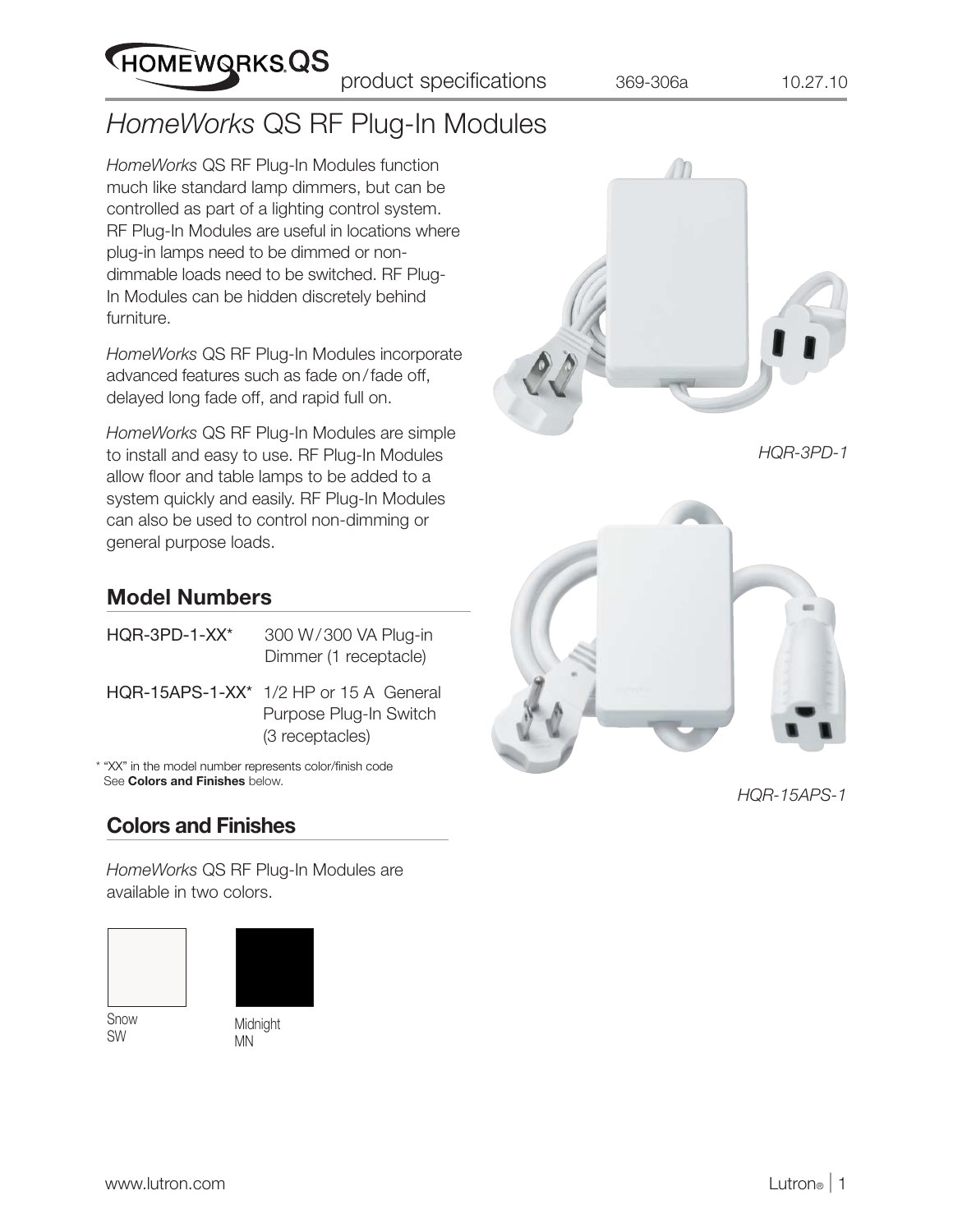

# *HomeWorks* QS RF Plug-In Modules

## **Specifications**

| <b>Model Numbers</b>                | HQR-3PD-1-XX, HQR-15APS-1-XX                                                                                                                                                               |  |
|-------------------------------------|--------------------------------------------------------------------------------------------------------------------------------------------------------------------------------------------|--|
| Power                               | 120 V $\sim 50/60$ Hz                                                                                                                                                                      |  |
| <b>Typical Power</b><br>Consumption | 0.3W<br>Test conditions: load is off and nightlight mode enabled.                                                                                                                          |  |
| <b>Regulatory Approvals</b>         | cUL, UL, NOM, FCC, IC, COFETEL                                                                                                                                                             |  |
| Environment                         | Ambient operating temperature: 32 °F to 104 °F (0 °C to 40 °C),<br>0% to 90% humidity, non-condensing. Indoor use only.                                                                    |  |
| Communications                      | RF Plug-In Modules communicate with the HomeWorks QS system<br>through Radio Frequency (RF) and must be located within 30 ft (9 m) of<br>a repeater.                                       |  |
| <b>ESD Protection</b>               | Tested to withstand electrostatic discharge without damage or memory<br>loss, in accordance with IEC 61000-4-2.                                                                            |  |
| <b>Surge Protection</b>             | Tested to withstand surge voltages without damage or loss of operation,<br>in accordance with IEEE C62.41-1991 Recommended Practice on<br>Surge Voltages in Low-Voltage AC Power Circuits. |  |
| <b>Power Failure</b>                | Power failure memory: should power be interrupted, the RF Plug-In<br>Module will return to its previous state when power is restored.                                                      |  |
| Warranty                            | 8 Year Limited Warranty. http://www.lutron.com/resiinfo                                                                                                                                    |  |

# **Design Features**

#### **Dimmer (HQR-3PD-1)**

- **•** On a single-tap of the toggle button, lights fade ON or OFF.
- **•** On a double-tap of the toggle button, lights go to full ON.
- **•** When ON, press and hold the toggle button to engage the delayed long fade to OFF.
- Light levels can be fine-tuned by pressing and holding the raise / lower buttons until the desired light level is reached.
- **•** Control non-dimmable lighting loads in switching mode.

#### **Switch (HQR-15APS-1)**

**•** On a single-tap of the toggle button, load toggles ON or OFF.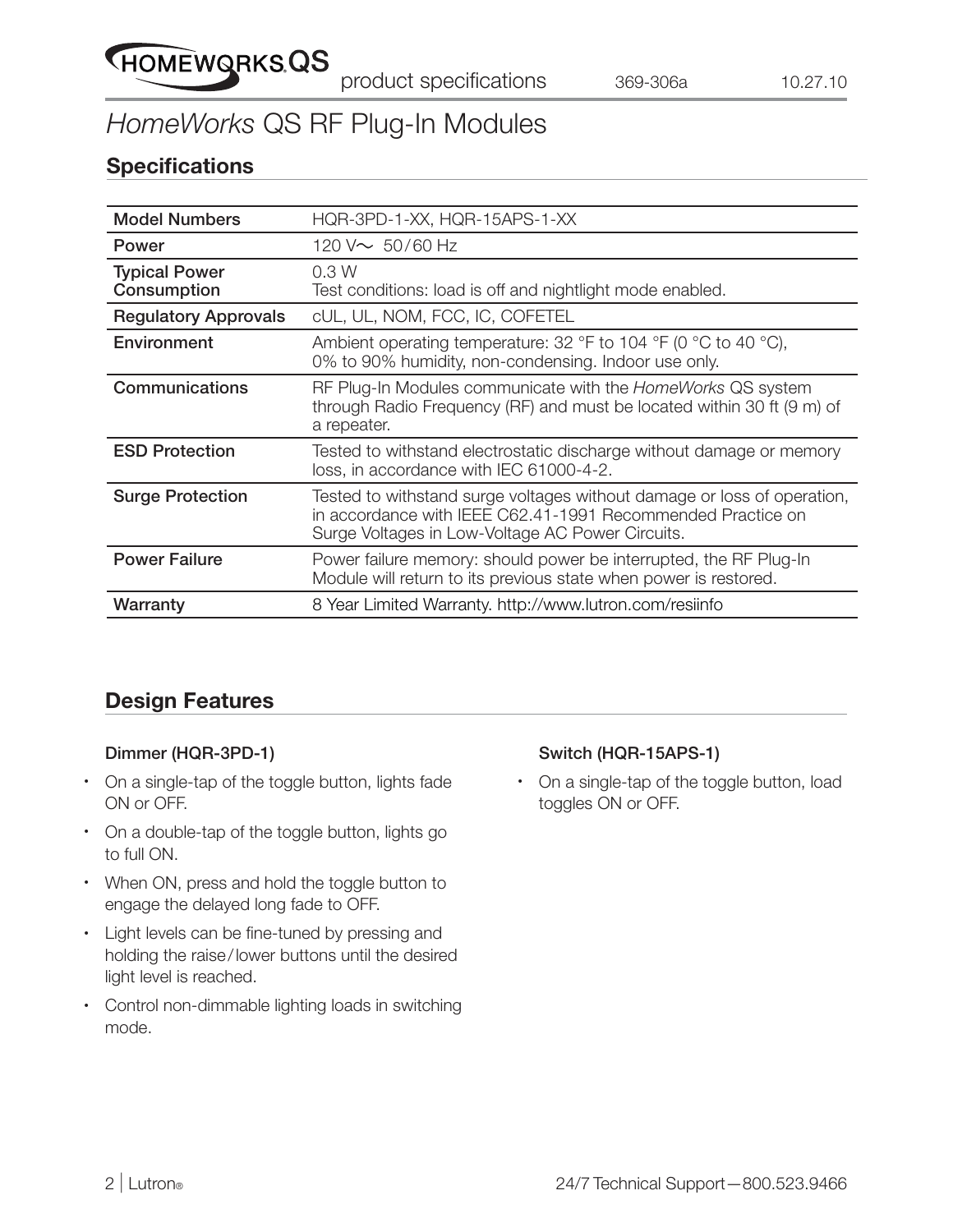# HOMEWORKS QS

# *HomeWorks* QS RF Plug-In Modules

## **Dimensions**

All dimensions are shown as  $\lim_{n \to \infty}$  unless otherwise noted. (mm)

#### **Front View Side View**





#### **Cord Length**



# **Installation**

Insert the load device plug into a Plug-In Module receptacle.



Insert the Plug-In Module plug into any standard wall outlet.



*NOTE: This is a POLARIZED cord. It has a polarized plug (one blade is wider than the other) and outlet (one slot is wider than the other). The polarized plug is not intended to be mated with non-polarized outlets (having both slots the same size). The polarized outlet is intended to mate with a polarized plug in only one way (the longer slot with the wider blade).*